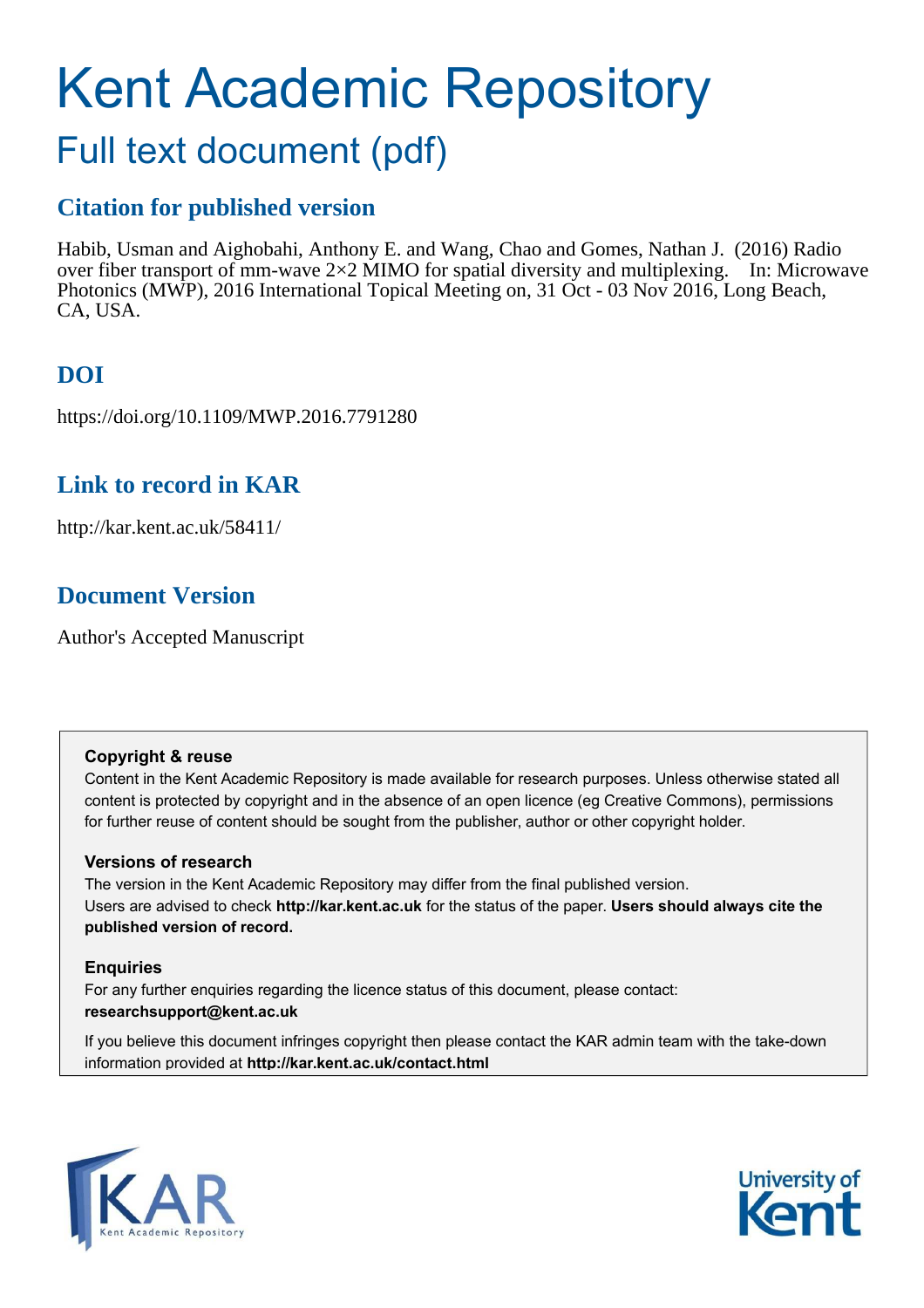## **Radio over Fiber Transport of mm-Wave 2×2 MIMO for Spatial Diversity and Multiplexing**

Usman Habib, Anthony E. Aighobahi, Chao Wang, Nathan J. Gomes

Communication Research Group, University of Kent, Canterbury, UK

uh23@kent.ac.uk

**Abstract—DWDM-RoF transport and photonic generation of millimeter-wave MIMO signals has been demonstrated. Generation and modulation of independent data streams over different wavelengths provides allocation flexibility and centralization. EVM results show that this low-cost technique provides antenna diversity/multiplexing gain for STBC-Alamouti and Zero-Forcing algorithms based OFDM-MIMO.** 

**Keywords***—***Radio over Fiber, Dense Wave Division Multiplexing, Multiple Input Multiple Output, EVM**

#### I. INTRODUCTION

Photonic generation of millimeter-waves (mmW) using a single laser source results in stability and low phase noise for communication [1]. Direct photonic upconversion reduces costs and complexity at the remote antenna unit (RAU), important since large numbers of RAUs need to be deployed. Optical mmW generation provides centralized control and the Radio over Fiber (RoF) transport of Gb/s data rates spectrally efficient. Indoor mmW communications to support multi-gigabit data rates even over short distances can have difficulties providing coverage to multiple user locations due to high path loss and the need for directive line-of-sight (LOS) transmission. Spatial diversity, achieved through transmission of multiple data streams improves the transmission reliability over wireless channels while spatial multiplexing increases the capacity of the system without increasing the transmission power or bandwidth. Millimeter-wave antennas with large directional gain may seem to be opposed to the high channel diversity needed for MIMO systems but LOS links can provide considerable spatial diversity gains for mmW MIMO transmission, with optimum spacing between the transmitting antennas [2-3]. Technical convergence of mmW over fiber transport and MIMO processing is necessary to provide reliable solution to the future mmW-based access systems.

Space-Time Block coding (STBC) uses orthogonal coded data streams transmitted through independent antennas, providing spatial diversity gain at the receiver end for MIMO system [4]. This results in increased SNR and thus capacity of the overall system and has been demonstrated for RoF based systems [5] in providing transmit diversity gain. In 2×2 MIMO operation, for transmit symbols  $S_1$  and  $S_2$ , the received signal Y in terms of the noise N and STBC codeword matrix  $[s_1 - s_2]$  $\begin{bmatrix} S_2 & S_1 \end{bmatrix}$ 

(where \* represents the complex conjugate) is given by Eq. (1).

$$
Y = \begin{bmatrix} h_{11} & h_{12} \\ h_{21} & h_{22} \end{bmatrix} S + N
$$

(1)

 The degree of decorrelation among the data streams at the receiver can be characterized in terms of condition number (CN). High CN indicates an ill-conditioned MIMO channel and thus low spatial multiplexing gain which results in high error magnitude vector EVM value after the MIMO processing [6]. The exploitation of STBC based MIMO transmission at mmW can provide increased coverage and improved performance compared to SISO system.

Methods have been presented for photonic generation of mmW MIMO signals with modulation of a single set of data and using an optical delay line to generate the decorrelation between the two MIMO signals [6, 7]. Generation of separate sets of data has also been shown using a single wavelength for the two RAUs but performance analysis has only been presented for a single user location at a particular wireless distance [8]. We present a DWDM OFDM-based mmW over fiber system transporting two independent data sets modulated on different wavelengths. The system has flexibility for the wavelength selection/allocation to a specific RAU and centralized control and does not rely on optical delay lines deployed after the base station. This scheme can also be used for multiple sets of data, for example, in the case of spatial multiplexing. All-photonic generation of both mmW signals at the central unit provides flexibility, and is a low-cost, centralized approach for MIMO operation. In this paper, RoF transport and optical generation of mmW is demonstrated to show that the proposed system provides spatial diversity gain using STBC, and spatial multiplexing gain using zero forcing. An EVM comparison is presented between 2x2 MIMO for each algorithm at different receiver locations with the performance of the Single input single output (SISO) system. The EVM is also evaluated for a set of transmission separation distances at different wireless distances to achieve the optimum spacing between the transmitting antennas in order to achieve spatial diversity gain for STBC receiver and multiplexing gain for the zero forcing receiver.

#### II. EXPERIMENTAL SETUP

#### A. DWDM-Radio Over Fibre Transport

 Fig. 1 shows the experimental setup in which the two uncorrelated OFDM-STBC (16-QAM, 512 IFFT length, 1/8 cyclic prefix, 8 pilots) encoded data streams at 1Gb/s data rate are generated at 1.5GHz intermediate frequency (IF) using an Arbitrary Waveform Generator. 23.5GHz separated optical lines are generated using an optical phase modulator whose output is filtered using a 25GHz DWDM filter. Data channels are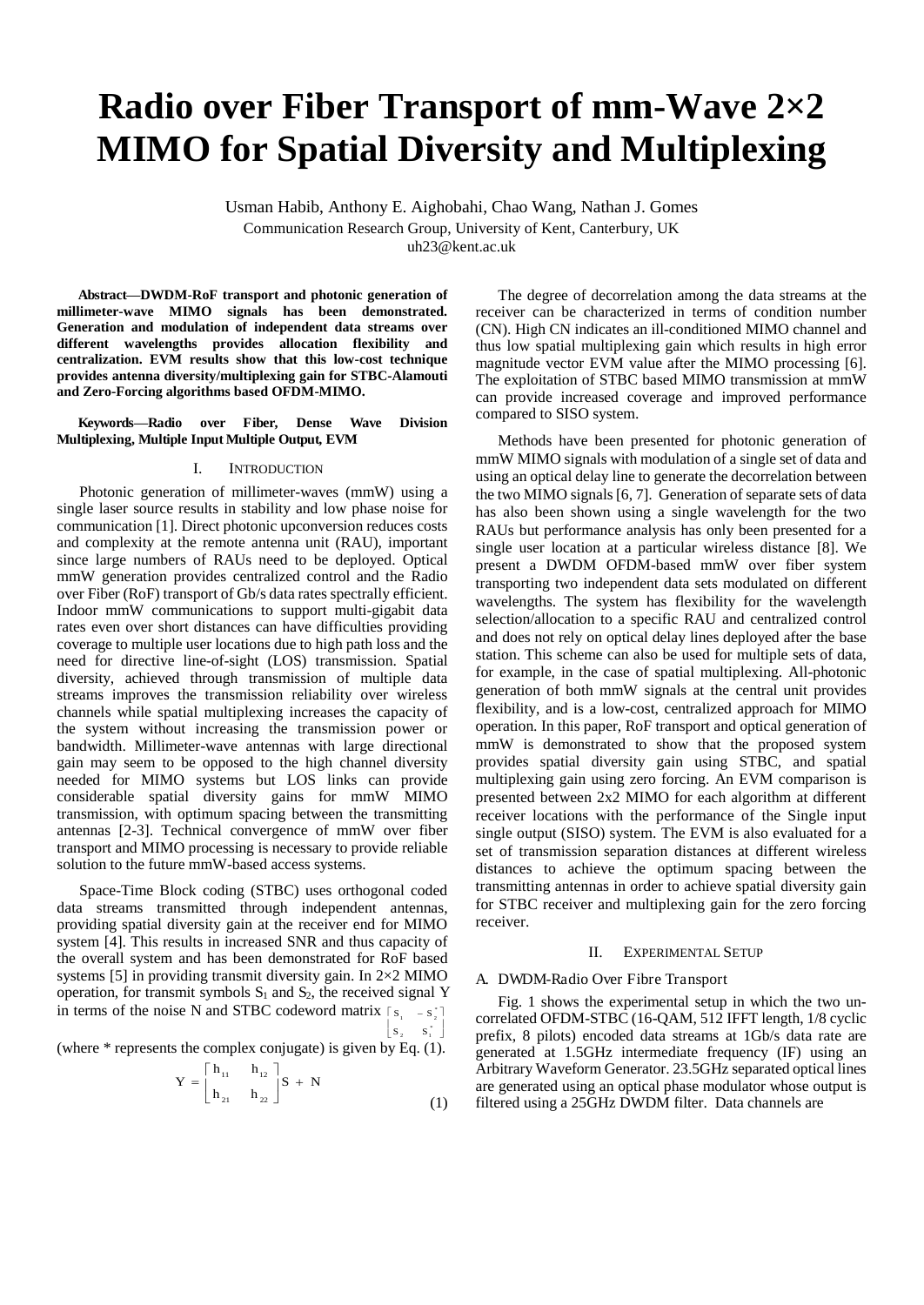

Fig. 1 Experimental setup of optical generation and modulation of mmW for 2×2 MIMO

modulated on different wavelengths using a pair of Mach-Zehnder modulators (MZMs), both biased at null point to ensure maximum suppression of the optical carrier and optimized performance in single wavelength modulation [1]. At the output of the DWDM filter, modulated optical wavelengths are combined with un-modulated lines and the resultant signal is passed through an Erbium Doped Fiber Amplifier (EDFA). After transmission from the central unit CU through an optical fiber of 2km, an Arrayed Waveguide Grating is used to filter optical signals for the two RAUs. At each RAU, a high bandwidth photodiode provides direct photonic upconversion to generate the mmW. Data modulated signals at 25GHz are amplified and transmitted through 20dBi gain horn antennas, after 3dB power attenuation to ensure that the overall transmitted power for MIMO is the same as the SISO transmission.

#### B. Millimeter-Wave MIMO setup

Multiple transmit antennas provide different paths for spatial diversity in MIMO transmission. The downlink system architecture in Fig.1 demonstrates that the 2×2 MIMO operation is achieved through seamless conversion of photonically generated 25GHz signals. After wireless transmission, at the receiver end, a similar set of antennas are used which are placed next to each other. The half-power beamwidth of the two transmitting antennas was found to be similar, around 20° from anechoic chamber measurements as plotted in Fig. 2.



Fig. 2: Radiation pattern of the two transmitting horn antennas

 The performance of MIMO operation, hence the spatial gain depends upon the degree of de-correlation for the two received signals. In LOS MIMO, this in turn depends upon the number of antennas, transmitter antenna spacing and the transmission distance as they all affect the angle of the received signals. The 20° beamwidth from each transmitting antenna was found to be adequate to provide coverage to both receiving antennas for the geometric layout of the experimental setup shown in Fig. 3. The received signal as given by (1) is amplified, downconverted and filtered before data capture with a high sampling rate oscilloscope for further MIMO processing, accomplished by an STBC decoder in Matlab. The EVM is used to analyze the performance of the system. The input IF power was set to the level where both noise and non-linear distortion effects were low. In the first step, experiments were performed for six different locations of the receiver (A to F) with a step of 30cm over a distance of 1.5m for a fixed transmission distance as presented in Fig. 3. Then the transmitter separation distance was varied from 40cm to 100cm with step-size of 20cm to analyze the optimum spacing for MIMO operation for different user locations. For each measurement, the transmitting antennas were pointing towards the receiver. This was accomplished by manual alignment to ensure that good signal strength from both transmitters is received. In the next step, for a fixed user location, between C and D, the transmission distance was varied to evaluate the effect of antenna spacing on the distance between transmitter and receiver.



Fig. 3: Geometric orientation of experimental setup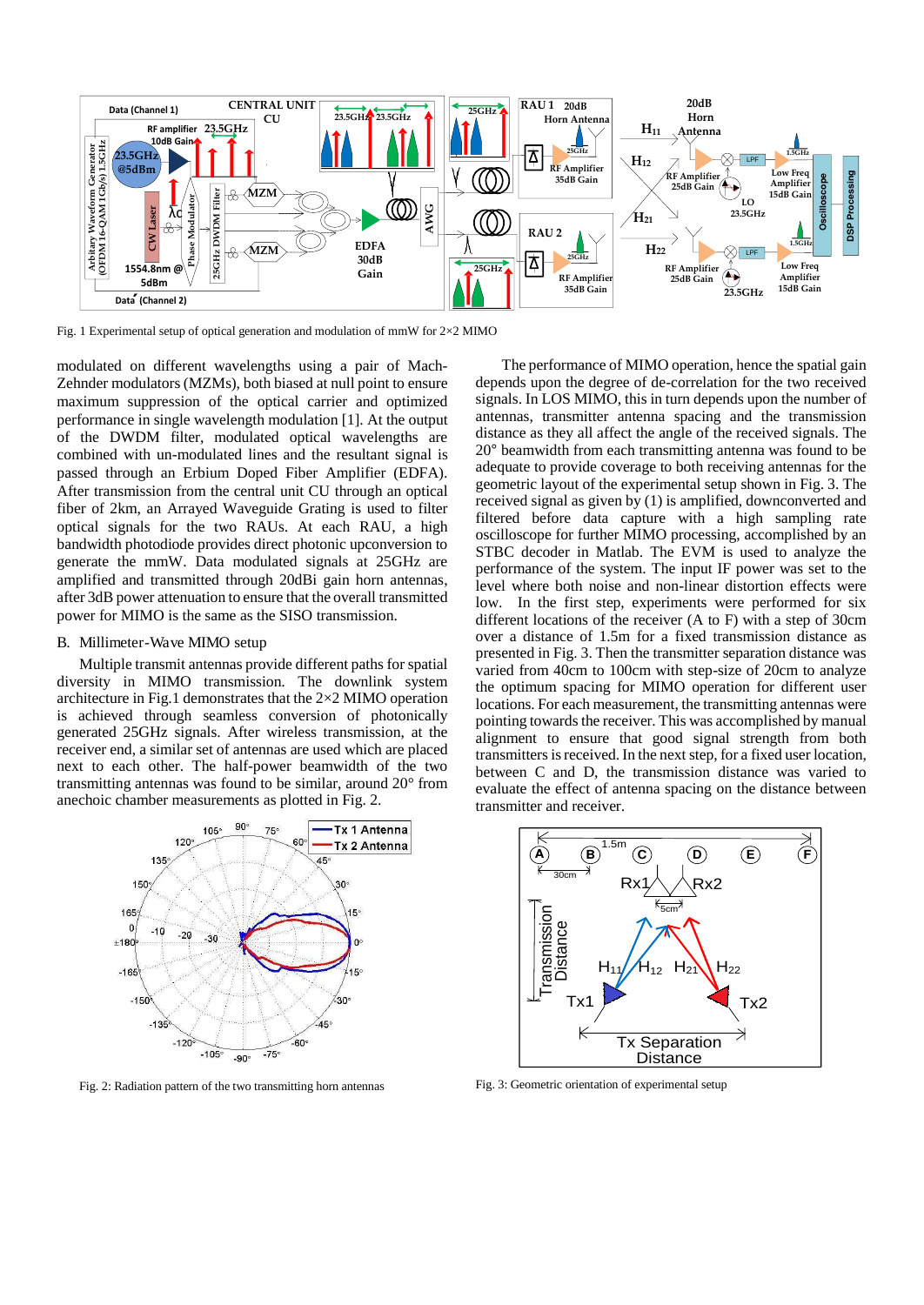Finally, in order to achieve multiplexing gain, the zero forcing algorithm was implemented by transmitting different data streams. The performance of the zero forcing decoder to multiplex the data streams in a multi-user environment was evaluated for different transmission distances. The results in the next section show that the orthogonality between the two channels can be introduced, to achieve sufficient de-correlation, through optimum transmit antenna separation.

#### III. RESULTS

#### A. STBC Alamouti MIMO processing

The feasibility of the proposed mmW over fiber based DWDM-MIMO transmission is demonstrated by the EVM results. Fig. 4 shows a comparison between performances of SISO transmission for the two links (one transmitting at a time) and MIMO using STBC at different user locations. The measurements were initially taken after 3m transmission distance with 60cm antenna separation. It can be seen that MIMO operation generally improves the performance at different user locations in comparison with individual SISO links. Depending on the coding scheme, EVM requirements for 16-QAM are different and the 12.5% limit defined in the LTE is used as an example here. The coverage (for EVM < 12.5%) is limited to only 3 receiver locations for SISO transmission while using STBC 2×2 MIMO, the coverage is increased to all 6 receiver locations for the same overall power as the transmit power for MIMO was regulated by introducing a 3dB penalty at each transmitting antenna unit.



Fig. 4: Performance of 2×2 STBC at different user locations

 For a fixed transmission distance of 3m, the transmit antenna spacing was varied from 40cm to 100cm, with a step of 20cm, to examine the effect of separation distance on MIMO performance. Best overall separation was found to be 60cm as EVM for each location was observed to be under 12.5%. As the transmission distance is increased for deeper investigation, for different antenna spacing values, the EVM changes slightly for a few receiver locations, as shown in Fig. 5. This is due to the change in geometric orientation of the transmitting antennas relative to the receiver which shows the angular dependent nature of MIMO. Increasing transmission distance shows that 80cm separation gives better results and indicates that the optimum separation distance value increases with the wireless distance in mmW MIMO. The EVM values after varying the

wireless distance changes slightly due to the change in level of decorrelation of the two MIMO channels. But the variation due to transmission distance is relatively smaller as compared to the different transmitter antenna spacing for a fixed wireless distance.



Fig. 5: EVM for STBC at different receiver locations for different transmitter separation distances over transmission distance of (top) 3.5m (bottom) 4m

 To examine the receiver sensitivity for various transmission distances for a fixed transmission power, EVM versus the received power is plotted in Fig. 6 for different transmission distances, using a fixed separation of 80cm. It can be observed that receiver EVM falls below 12.5% at -50dBm of received power in most of the measurement results and decreases further, which shows the availability of enough power budget to increase the wireless distance.



Fig. 6: EVM Performance of 2×2 MIMO as function of wireless received power after STBC decoder